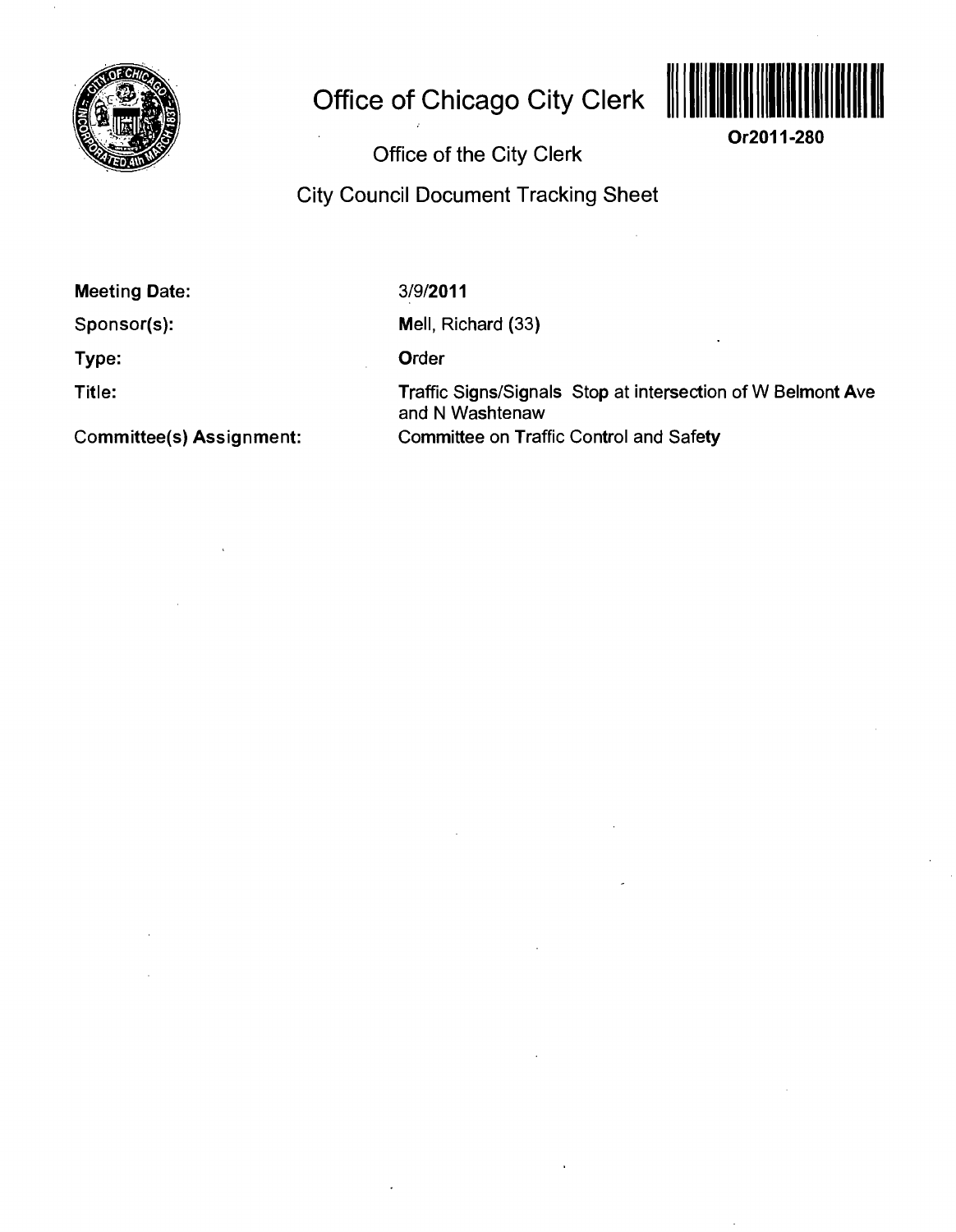**ORDERED, That the Commissioner of Transportation use 33rd Ward 2011** 

*menu monies to purchase and install the attached stop sign at the intersection of* 

*West Belmont Avenue and North Washtenaw Avenue, stopping west bound traffic* 

*on West Belmont Avenue at North Washtenaw Avenue.* 

*(Attachments)* 

**RICHARD F. MELL Alderman, 33rd Ward**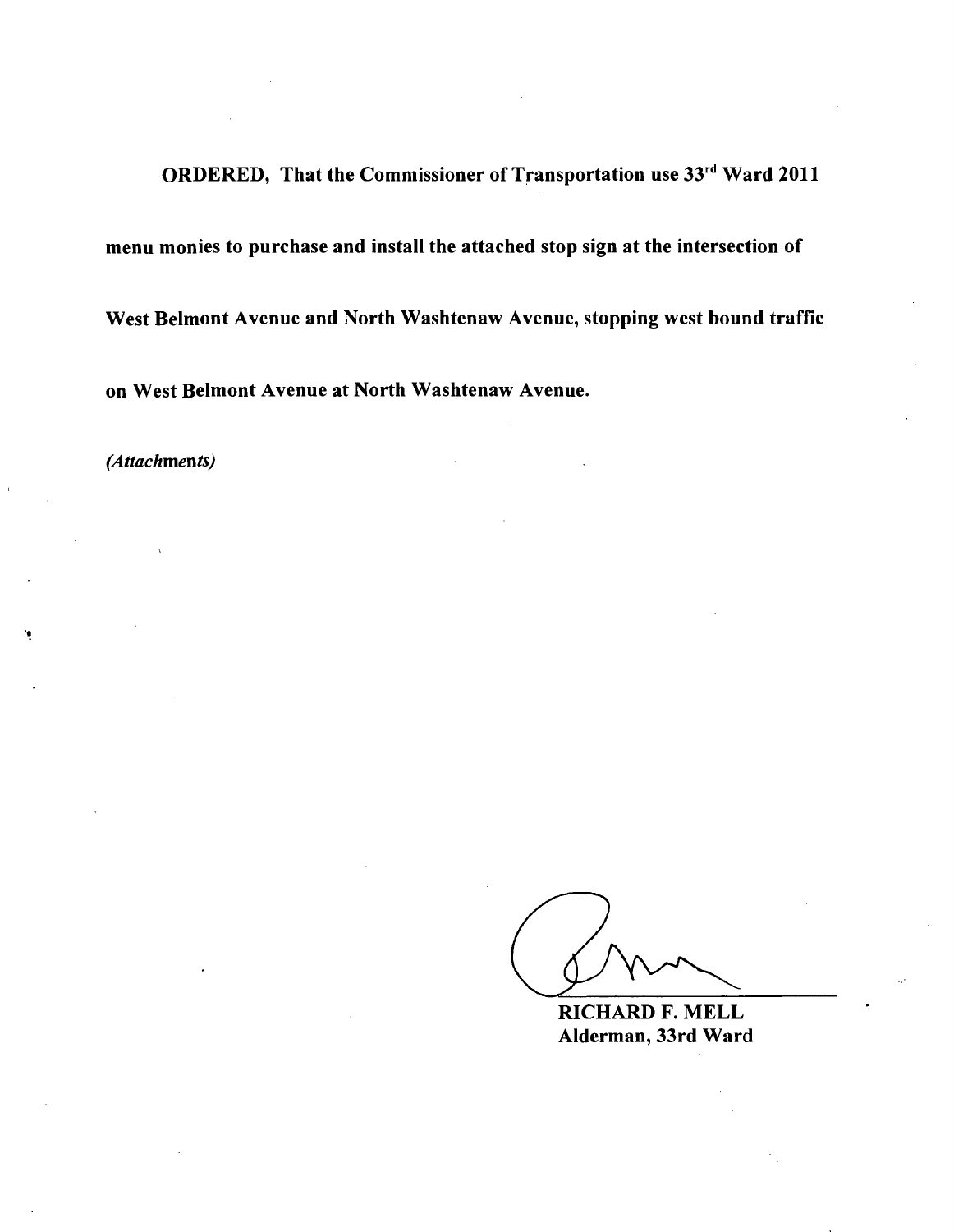| <b>STOP</b> | SOLAR TRAFFIC SYSTEMS, INC. |  |  |  |  |  |  |  |
|-------------|-----------------------------|--|--|--|--|--|--|--|
|             |                             |  |  |  |  |  |  |  |
|             |                             |  |  |  |  |  |  |  |
|             |                             |  |  |  |  |  |  |  |
|             |                             |  |  |  |  |  |  |  |

also program them in the field with easy switch technology. Bring traffic compliance and awareness to any intersection within minutes of mounting the sign.

multiple function modes that are designed per your specifications, and you can

With a "Go Green" national campaign underway, a solar powered stop sign using only power from the sun to illuminate the sign will show your commitment to this cause and help save lives and reduce property damage.





Even in the most remote areas, where power is not available, this sign's impact will make people react just to the flashing LEDs with curiosity as to what the sign is ahead.

The purchase of 1 sign can save thousands of dollars in traffic accidents. The attraction of the bright flashing LED lights will bring attention to the distracted driver up to 2 miles away.

#### A Lease/Purchase Option is Available

#### Quantity Discounts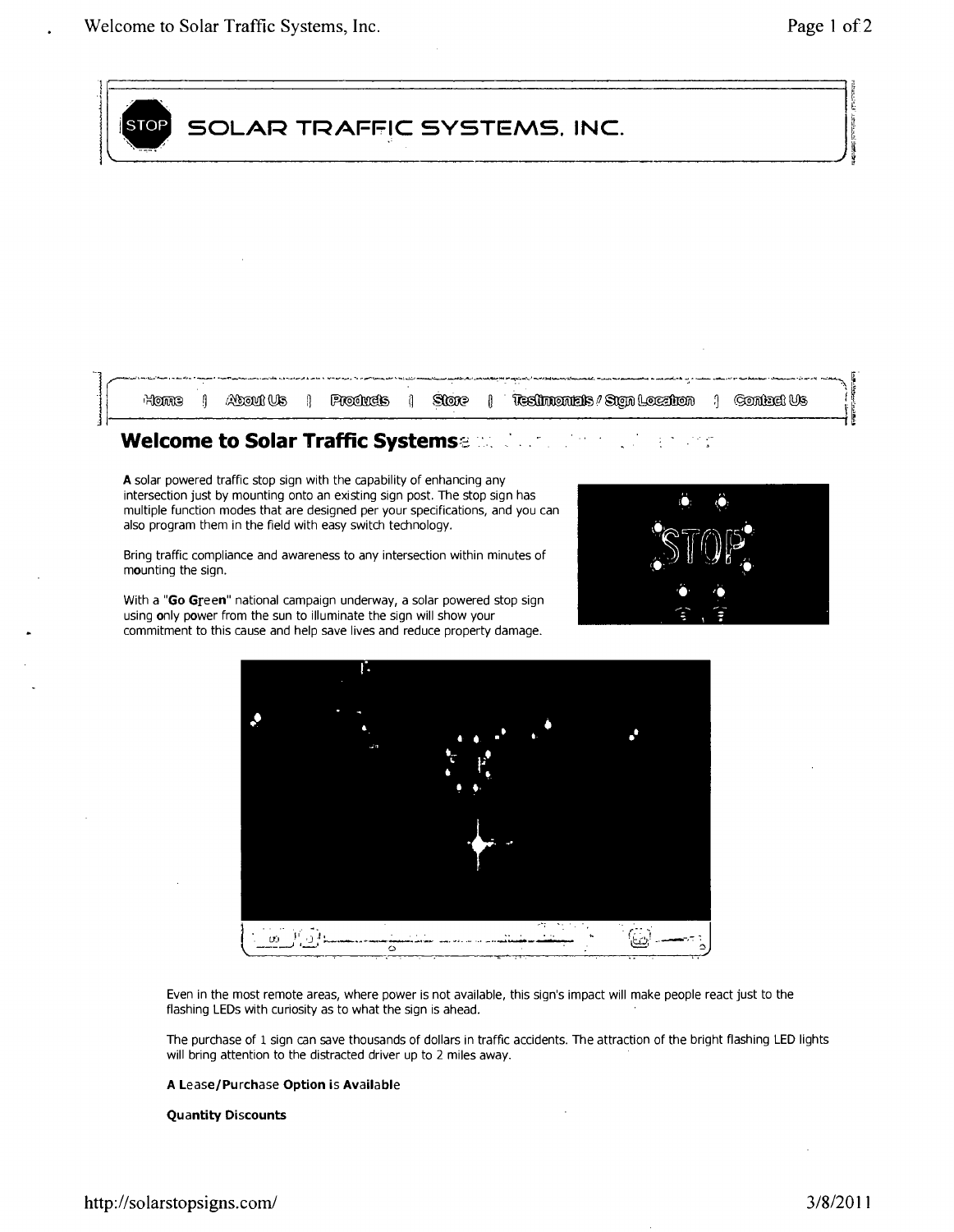### **Patent Pending**

# **Visit Our Other Website**

## **For All Your Other Traffic Sign Needs**



Home | About Us | Products | Store | Testimonials / Sign Locations | Contact Us

Web Design by: HWS All rights reserved. Login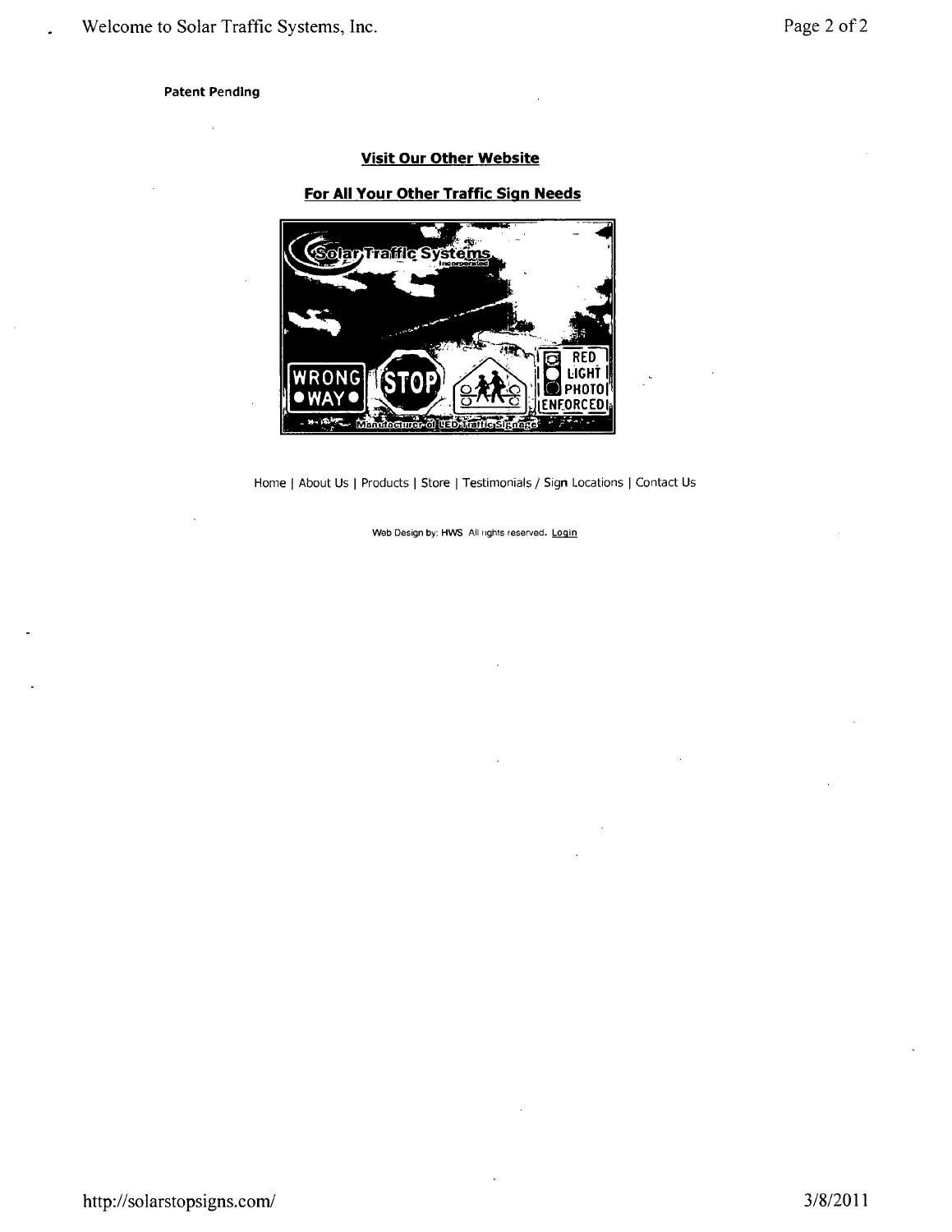

# Products and the state of the state of the state of the state of the state of the state of the state of the state of the state of the state of the state of the state of the state of the state of the state of the state of t

#### Field Tested & Proven

Over 11 Day Run Time with no Solar Charging

All products manufactured meet and/or exceed all MUTCD specifications

#### Products Available:

#### Solar Stop Signs 24", 30", & 36"

• AC (120 Volt) Available

#### **Yield to Pedestrians**

- R1-6<br>• R1-6a
- 

#### **School Zone**

- Speed Zone
- $\bullet$  Cross Walk

#### Also Available:

30" Portable Stop Sign with a Water/Sand filled Base

Safety School Zone Solar Signs

Speed Control Solar Signs

Mounting Poles: Various Types and Sizes

Sign Construction:

Custom Name Plates (interior and exterior) to identify



# **It's Day Time..**

http://solarstopsigns.com/products.html 3/8/2011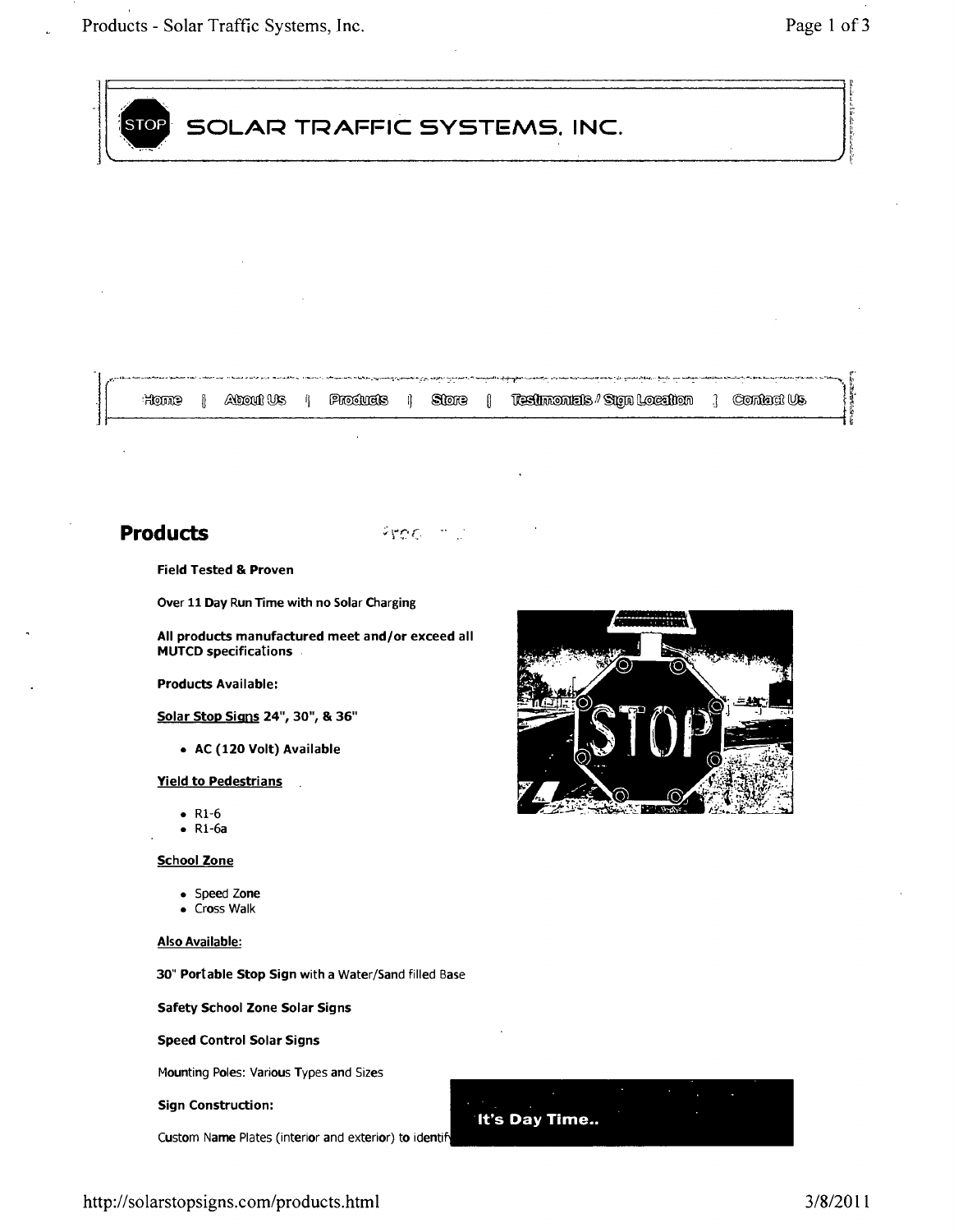- 1) Municipality/Firm Name
- 2) Serial Number
- 3) Date Manufactured
- Highway Grade .080 Welded Aluminum Construction

Waterproof Encloser

3M Hi Intensity Prismatic Sheeting (Diamond Grade Available)

Stainless Steel Security Fasteners

Tamperproof Encloser Hardware

Tuff-Nutt Mounting Hardware

Theft deterrent Warning Labels and Security Devices

Quick Battery Access Compartment with Tamper-proof hardware

**Sign Power and Circuitry:** 

10 to 20 Watt 12 Volt Solar Panel (Depending on Region)

12 Volt (18 AH) Rechargeable Sealed/Non-Spillable Battery

Hi Tech PCB Circuitry incorporated with Micro-Controller Design

8 (4250MCD Power) Extehor Red LEDs around perimeter of sign enclosed in watertight Lens

4 High Power Interior LEDs inside the encloser Illuminating the word "STOP" using a reflective lighting system design.

**50 to 60 Flashes per Minutes per MUTCD Requirements** 

#### **Operation Modes:**

1) Dusk to Dawn

2) 24 Hours

3) 4 Lights On then Other 4 Lights On

4) Perimeter and "STOP" LEDs flash in Sequence Together.

#### **Warranties:**

10 Year Solar Panel Output

- **5 Year Sign Construction**
- 2 Year PCB Circuitry

1 Year Battery

#### **What's nice about this sign is that when it is in function mode or standby mode, it is always a stop sign which reguires traffic compliance.**

**Lease/Purchase Options Available** 

**Quantity Discounts**